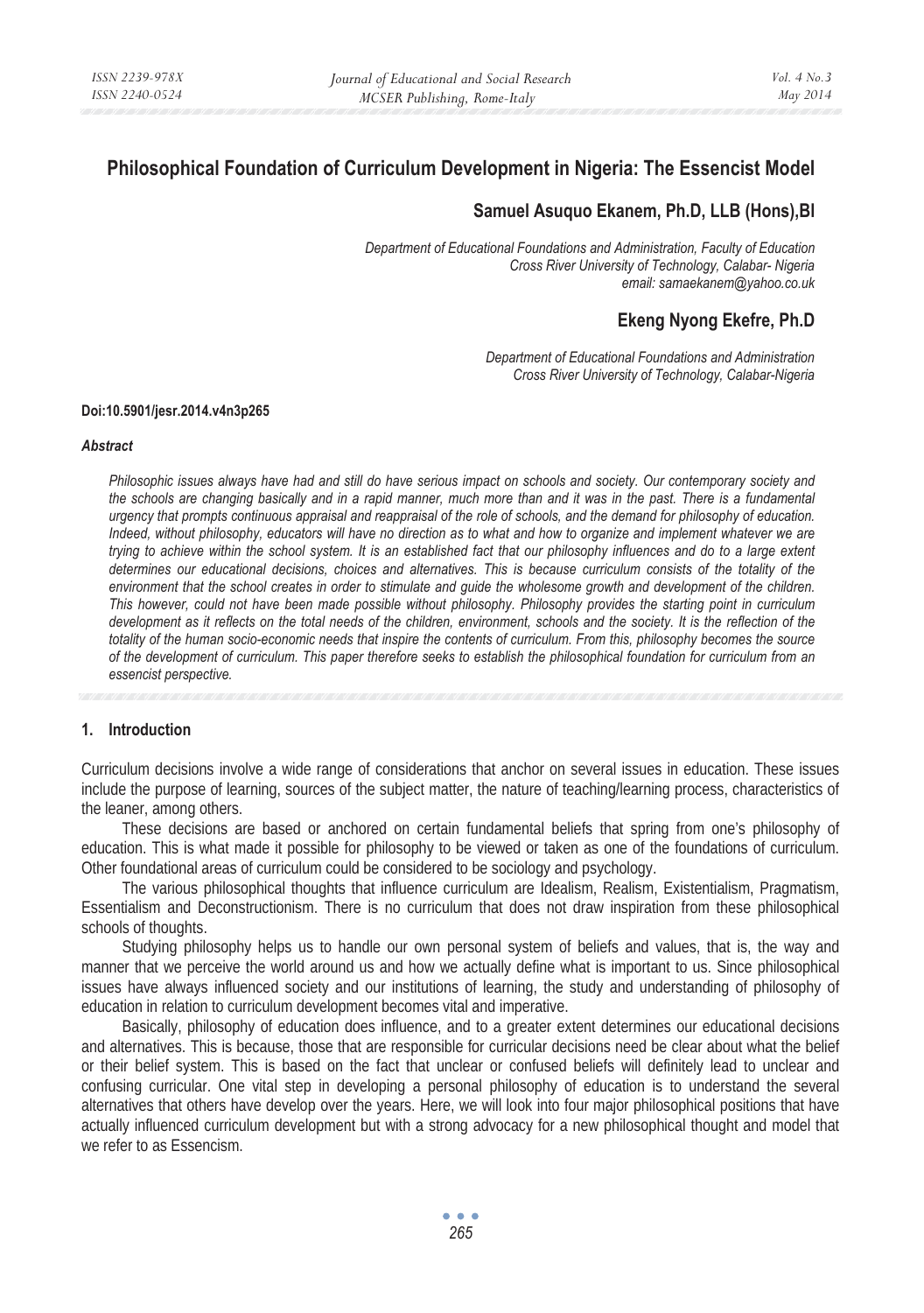## **2. Philosophy and the Curriculum Experts**

The philosophy of curriculum experts or specialists do reflect their life experiences, common sense, socio-economic background, education and the general beliefs of the people. A personal philosophy is an evaluation and continuation of the existence of individual growth, development, and learning from experience. Philosophy is and involves a description, explanation and evaluation of the world as perceived from an individual perspective, or through what some social scientists generally refer to as "social lenses".

Curriculum experts do and can turn to several sources of knowledge, but despite the various sources they tap from or the number of authorities they reckon with or listen to, their decisions are often shaped by the totality of the experiences that have affected them and the social group that they identify or inclined to. These decisions are dependent upon the values, attitudes, and beliefs that they have developed over time, which involve their knowledge and interpretation of causes, events and their consequences. It is philosophy that determines the principles for the guiding of actions.

This provides the ground for the notion that no individual can be completely objective in a cultural or social setting, but that curriculum experts can widen their base of knowledge and experiences by making concerted effort to comprehend other sense of values through the analysis of problem from diverse perspectives. There can also be efforts at the modification of their critical analyses and point of view through learning from their experiences and those of others. Those curriculum experts who are not willing to change or modify their points of view or compromise philosophical positions whenever school officials or their colleagues come up with a different philosophy are bound to be at risk of generating conflict and disrupting this school system. Doll (1986) captures this more succinctly when he writes, "Conflict among curriculum planners occurs when persons… hold positions along a continuum of different beliefs and… persuasions". The conflict may get so intense that curriculum study becomes halted. Often times, the differences can be reconciled "temporarily in deference to the demands of a temporary, immediate task". Doll further offer the explanation that '' teachers and administrators who are clearly divided in philosophy can seldom work together in close proximity for long periods of time".

The more maturity and understanding a person show, and the fact that such a person is not threatened and "egoinvolved" deeply as a person, the more chances and capability the person has to re-examine and subsequently modify their philosophy, and so will be in a better position to appreciate other people's point of view, for as Socrates capture it, "an unexamined life is not worth living". This position is therefore against the principle of rigidity as it concerns inclination to one's beliefs. This therefore provides a fertile ground for curriculum experts to always take their attitudes and beliefs as being tentative and subject to the Socratic principle of reexamination whenever facts, logic, trends present any challenge to them. It will be very disastrous for curriculum experts to experience or suffer from indecision or lack of any philosophy that can be reflected in an effort to avoid or dulge a commitment to a particular set of values. A high degree of positive construction is very vital and necessary for prudent action. It must however be stated that having a personal philosophy that is tentative and subject to modification does not imply lack of caution, disorganized behavior and disorientation. Curriculum experts can arrive at conclusions based on the evidences that are available, and can as well, alter or change when there are better evidence or superior logic to inspire such changes.

# **3. Philosophy as the Tap Root of Curriculum**

The function of philosophy can be seen or taken as the tap root or the starting point in curriculum development. Apart from philosophy being the source of curriculum, it plays other functions in curriculum development. This can be seen in the view of Dewey (1916), when he contends that "philosophy may… be defined as the general theory of education". He further stated that "the business of philosophy is to provide the framework for the aims and method of schools. From the Deweyian perspective, philosophy provides a form of generalized meaning and understanding of our lives. This also moulds our pattern of thinking as he posits that it involves "an explicit formulation of the … mental and moral attitudes in respect to the difficulties of contemporary social life". It is clear from this that philosophy is not just a starting point for schools; it is equally crucial and fundamental for all curriculum activities. This assertion is supported by Dewey when he posits that "Education is the laboratory in which philosophy distinctions become concrete and are tested"

Greatly influenced by Dewey, Tyler's framework of curriculum also contains philosophy as one of the five criteria generally employed for the selection of educational purposes. The relationship that exists between philosophy and other criteria such as studies of learners, studies of contemporary life, suggestion from subject experts, and the psychology of learning constitute the foundation for the determination of school's purposes. Despite the fact that philosophy is not the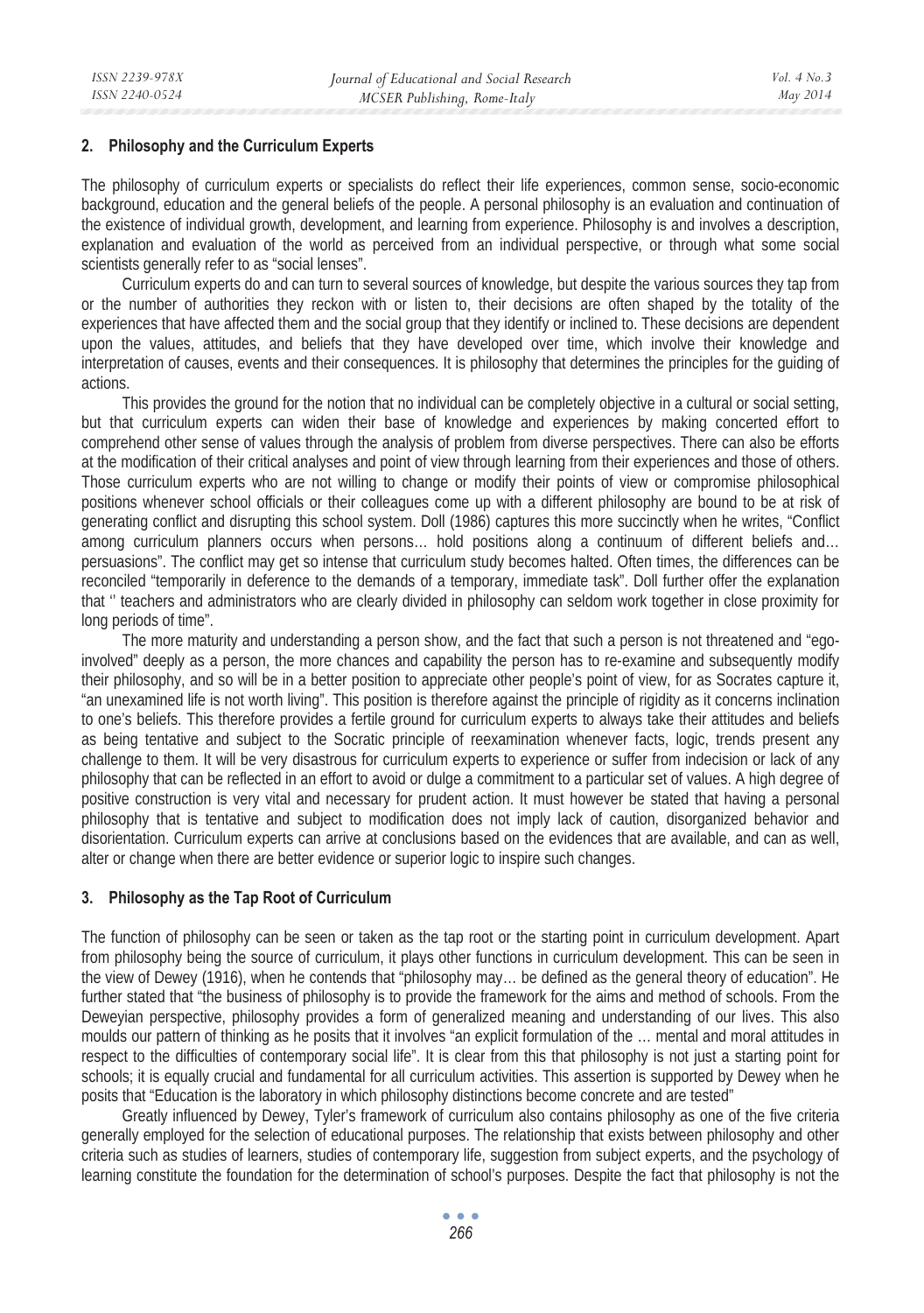| ISSN 2239-978X | Journal of Educational and Social Research | Vol. $4$ No. $3$ |
|----------------|--------------------------------------------|------------------|
| ISSN 2240-0524 | MCSER Publishing, Rome-Italy               | May 2014         |
|                |                                            |                  |

beginning or starting point of Tylers curriculum, but there exist a strong interaction on an equal basis with other criteria, but he seems to have given prominence to philosophy in the development of educational purposes. This can be seen in Tyler (1949), when he asserts that "The educational and social philosophy to which the school is committed can serve as the first screen for developing the social program… philosophy attempts to define the nature of the good life and a good society... educational philosophies in democratic society are likely to emphasize strongly democratic values in schools".

Indeed, there can exist no serious discourse on philosophy until we accept the question of what is education. When there is agreement on what constitute education, then we can demand to know what the school's purpose is. It is when this is established or done that we can start to pursue philosophy, aims, and goals of curriculum, However, to Goodlan (1979), the very first responsibility of the school is the social order, which he refers to as the "nation-state", but in our culture and society, the sense of individual growth and potential is very paramount and fundamental. The emergence duality, which is the "society versus individual has been a major philosophical issue in western society for centuries and was a very vital issue in Dewey's works. As it can be seen in the claim of Dewey (1916), we do not only desire" to make (good) citizens and worker", but also surely desire "to make human beings who will live life to the fullest".

The creation of a compromise of the duality that exists between national allegiance and individual self fulfillment is therefore a fundamental and sincere aim that should guide all curriculum experts from the means to the ends. This, is due to the fact that when individuals grow and are prosperous, the society will surely flourish. This provides a logical response to the original question posed by Goodlad, since education implies and the society focus for the individual and the society, this becomes a never-ending process of life, and the more refined the guiding philosophy the better quality of the educational process.

In evaluating or considering the influence of philosophic thought on curriculum, there are various classification schemes that are possible but without attaching superiority status to any of the four categories that will be discussed here. Accordingly, we will look at four major philosophical positions that have, hitherto, influenced curriculum development. These are:

- a. Idealism
- b. Realism
- c. Pragmatism
- d. Existentialism

# *3.1 Idealism*

This philosophical doctrine of idealism holds that matter is an illusion and that reality is that which exists mentally. It champions the notion that moral and spiritual reality as the basic explanation of the world and as a result, regards moral values as been absolute, timeless and universal. The implication of this view to issues of education becomes crucial as this is bound to influence curriculum experts who share in the ideals championed by idealism. So, what role will idealism or its tenets play in the life of teachers or curriculum in education?

Indeed, teachers would function as role models of enduring values. Also, the school will have to be greatly "structured and ought to advocate only those ideas that demonstrate enduring values. The materials used for instructions, therefore would centre on broad ideas particularly those contained in great work of literature and/or scriptures" (Khoso:1-2). Since it is anchored on wide or broad ideas and concepts, idealism differ from the beliefs of those that tend to see learning as the acquisition of specific fact from various advocates of realism that hold the view of the world in relation to object and matter. These proponents believe that human behaviour is rational as far as it is in conformity with the laws of nature and is accordingly guided by social laws. When this is applied to education, there will be a manifestation of those ideas as second possible philosophy of education.

## *3.2 Realism*

To the realists, education is a matter of reality rather than speculation. When this is applied to education, the basic responsibility of the teacher then implies the impartation of the learners the knowledge of the world that they live in. In this case, what scholars of various disciplines discovered about the world becomes this knowledge. Also, just like the idealists, the realists equally emphasize that education should show permanent and enduring values that has been transmitted from one generation to the other, without necessarily interfering with the study of other disciplines. The realists see the subject expert as a veritable source and authority for the determination of the curriculum, unlike the idealists that view classics as ideal subject matter that should be studied.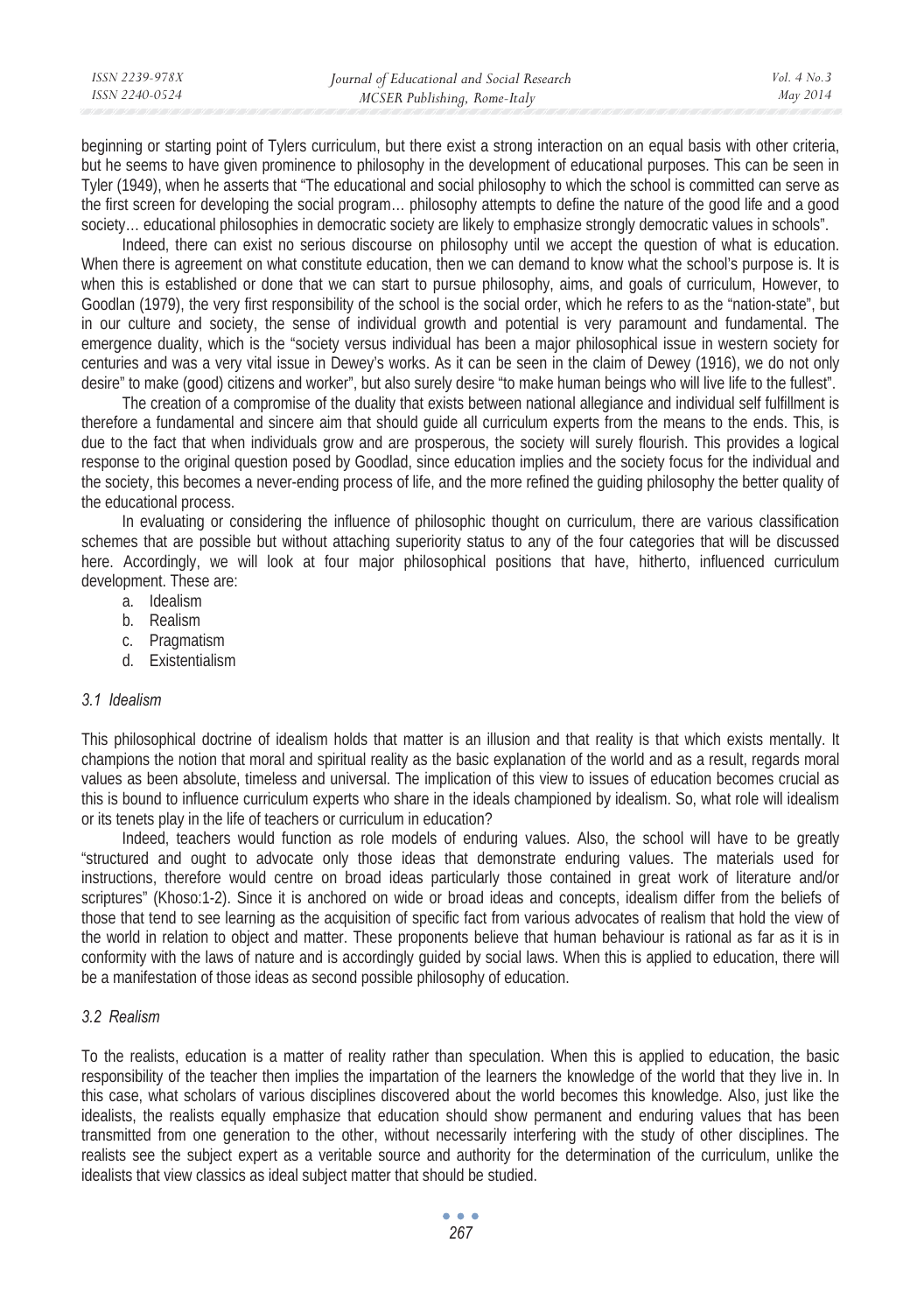## *3.3 Pragmatism*

Pragmatism is distinctly different from the traditional philosophies such as idealism and realism. As a philosophy, pragmatism anchors on the importance and value of change, process and relativity since it clearly nudged on the fact that the value of an idea is dependent on its actual consequences. To Nash, (1995), the actual consequences are crucial aspects of teaching and learning.

To the pragmatists therefore, learning takes place as the person engages in transacting with the environments. The basic of this interaction is the nature of change. The implication of this is that whatever values and ideas are upheld presently would be regarded as tentative because further social development will definitely alter or change them. As can be drawn as an example, at a particular point in time, it was a general belief that the earth was flat but this was later discredited through scientific research. This can also be seen in the "Geocentric" view of the universe which was later replaced by" Heliocentric" view through Copernicus and other scientists. In consideration therefore, of what is changeless (idealism) and inherited the perceived world or universe (realism,) and to discard social and/or perceptual change becomes detrimental to the general development and growth of the children. This explanation assists us to visualize how pragmatism could influence the framing of curriculum. To the pragmatist, curriculum should be planned in such a manner that it teaches the learner how to think critically instead of what to think. Teaching in this sense should be more exploratory in nature than it being explanatory. Here, learning takes place in an active way since learners solve problem that help them broaden their epistemological horizons and accordingly reconstruct their experiences in consonance with the dynamic or changing world. From this therefore, the question becomes, what then will be the role of the teacher? The role of the teacher will not just be to disseminate information but to construct situations that involves both direct experience with the world of the learner and opportunities provided to comprehend these experiences.

### *3.4 Existentialism*

Existentialism as a doctrine holds that there is no values outside human beings, and as such submits that human beings should have the freedom to make choices and then be responsible for the consequences of such choices.

As a philosophy, existentialism suggests that the learners should be put into a number or choice- making situations; this implies that learners should have and be given the freedom to choose what they want to study. This is based on the fact that education must anchor on the perceptions and feelings of the individual in order to facilitate understanding of personal reactions or responses to life situations. The major concern of this process is the individual. Since life is dependent or based on personal meanings, the nature of education, the existentialists maintain should basically be determined by the learner. Individual learner should not in any way be compelled to go into a pre-determined programmes of study. Whatever the learner desires to learn have to be respected and accordingly facilitated by the system. A curriculum that is inspired by existentialism should therefore be made up of experiences and subjects that lend themselves to philosophical dialogue and acts of making choices and emphasis self-expressive activities and media illustrate emotions and insights. This will prompt the teacher to adhere to a non-directive role. The teacher is seen as a partner in the process of learning. Being a professional the teacher functions as a resource person facilitating the individual's search for personal meaning instead of imposition of some predetermined values or interests on learners.

Existentialism though a loose kind of philosophical doctrines or ideas has garnered for itself some levels of popularity. Presently, several educationists talk about focusing on the individual, promoting diversity in the curriculum and emphasis the personal needs and interests of the learners. The autonomy of the learner which is what existentialists adhere to, has been, and still remains the prime characteristic feature of the distance mode of teaching-learning. Due to the explosion in knowledge and the tremendous advancement and growth in information technology, the curriculum of the past appears to be outdated and absolute

To bridge the gap between the needs of the learner, the society and the curriculum content, rethinking in the area of curriculum development seems to be unavoidable. What may seem to be relevant in a given situation need not necessarily always be so. The implication of this is that social changes always require changes in the existing pattern of education. The potentiality that is inherent in the system of distance education aids it to accommodate and cater these changes. It is evident from our discourse that pragmatism and existentialism find ample expression in open distance education.

Basically, each of the four philosophies we have x-rayed starts with a particular view or notion of human nature and of values and truth and accordingly brought out clearly the implications of such a view in relation to curriculum development. Having done this therefore, it is imperative we look at a new philosophy that is modeled to inspire a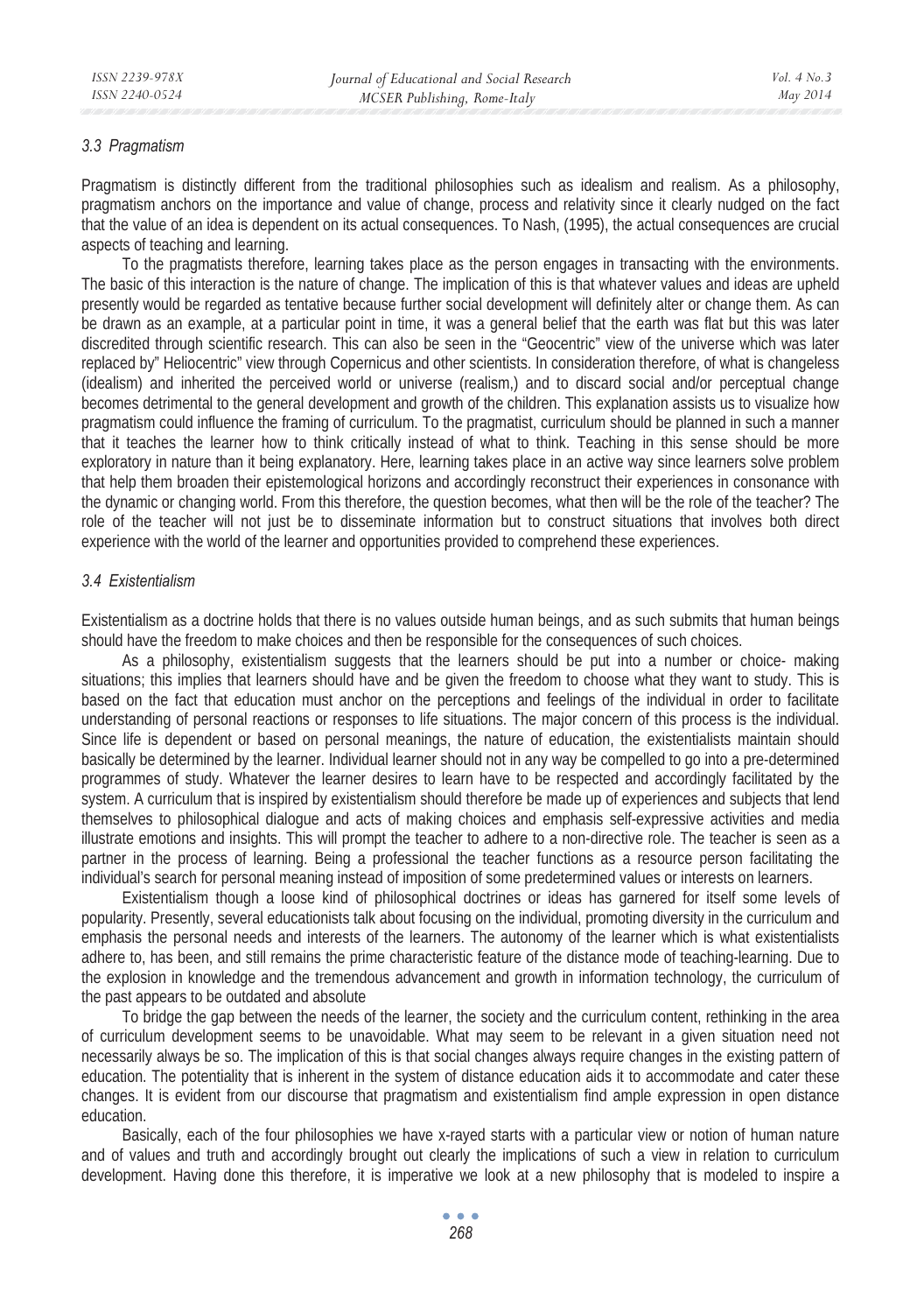comprehensive restructuring of the Nigerian curriculum development.

### **4. Essencism as Our Model**

In our analysis of the four philosophies as they relate to curriculum development and their application in Nigeria we discovered some problems and some of these problems include;

- i. Foreign nature of these philosophies: These philosophies that are taught and applied in the Nigerian educational system are imported from other cultures. This makes their application to the Nigerian environment very difficult. This is because any educational philosophy is supposed to be a reflection of the people's culture and values. For instance, the American are known for their pragmatic philosophy, and other Western or European powers are associated with Idealism, Realism and Existentialism. The question then is which of these philosophies is of Nigeria origin? The truth is simply that, all these philosophies are foreign and reflect foreign cultures and values that cannot perfectly suit and satisfy the Nigerian cultural pattern and values.
- ii. Metaphysical foundation of the imported philosophies: A critical look at all these philosophies revealed a metaphysics that is distinctly different from that of Nigeria in particular and Africa in general. These philosophies create serious dislocations and separation between man and nature, which tend to negatively affect natural principles and orderings. This in a way denies Nigerian the real logic of natural events.
- iii. Lack of comprehensive understanding of these philosophies; Nigerians do not seem to fully understand the inherent logic and internal working of these philosophies. The reason being that no country will reveal to another the real secret of her knowledge and strength.
- iv. Incompatibility: These philosophies are very incompatible with Nigeria to derive the basic benefits
- v. Dynamics of these philosophies: Inherent in each of the philosophies we looked at, is a dynamism that cannot be denied. The implication of this is that these philosophies keep changing over the years and since they are not home grown, Nigerians seem to be confused with how to apply and adapt to these changes and while pondering and attempting to study and adapt to the new changes, there is another change and this creates confusion and stagnation in the Nigerian system because of the outside dynamics.

Having discovered these problems associated with foreign philosophies it becomes expedient that we develop a philosophy that will be home grown and peculiar to our needs that will seek to satisfy our socio cultural demands and not superimposed foreign ideas. Nigeria needs a philosophy that the citizen will appreciate and understand its internal logic and dynamism, which could be effectively monitored and controlled towards the direction of our desires. This will also help Nigeria to have a single socio-cultural value, which all citizens will pursue to achieve a national goal that this philosophy will define and outline.

The quest for this home grown philosophy leads us to come up with a philosophy that is referred to as Essencism in this paper

Essencism as a philosophy is a coinage from the word "essence" which according to Oxford Dictionary of Philosophy is defined as" The basic or primary element in the being of thing; the thing's nature, or that without which it could not be what it is" (125).

The Oxford Advanced Learner's Dictionary of Current English sees it as "that which makes a thing what it is" (392). This philosophy seeks to highlight the essence of man on planet earth. This is because the philosophies that have been reviewed here tend to diminish the importance of the essence of man as the controller of the habitable earth. Some of these philosophies also attempt to disconnect man from his creator and nature. It seeks to dehumanize and alienate man. Therefore, essencism is a philosophy that sees man as the centrality of all the happenings on earth. Man is the determinant and designer of the world that he lives and controls. This is because, from the biblical era, man was given that divine authority to inherit the earth and dominate it. The book of Genesis made us to understand that God created man in His own image to have both physical and spiritual dominion over all things. Therefore as the last thing that God created before his rest, man represents the Divine Authority of God. Man is God's ambassador and as an ambassador, he is divinely immuned from being harmed by anything on earth. Again, the creation story as contained in the book of Genesis reveals that man was put in the "Garden of Eden" to tend it. Also, we discover that it was" man that provided names for all the animals, trees, birds, shrubs, fruits and all other things, both in the garden and on earth "(Ekanem: 219).

The implication of this is that man is imbued with divine intelligence and knowledge to fulfill God's purpose on earth. It follows then that his education must seek to establish this essence that is those important qualities that make man who his is by God. These qualities of man can be seen in the dual nature of man as both physical and spiritual being. This duality is what constitutes the essence of man. So, the application of this to education will show a curriculum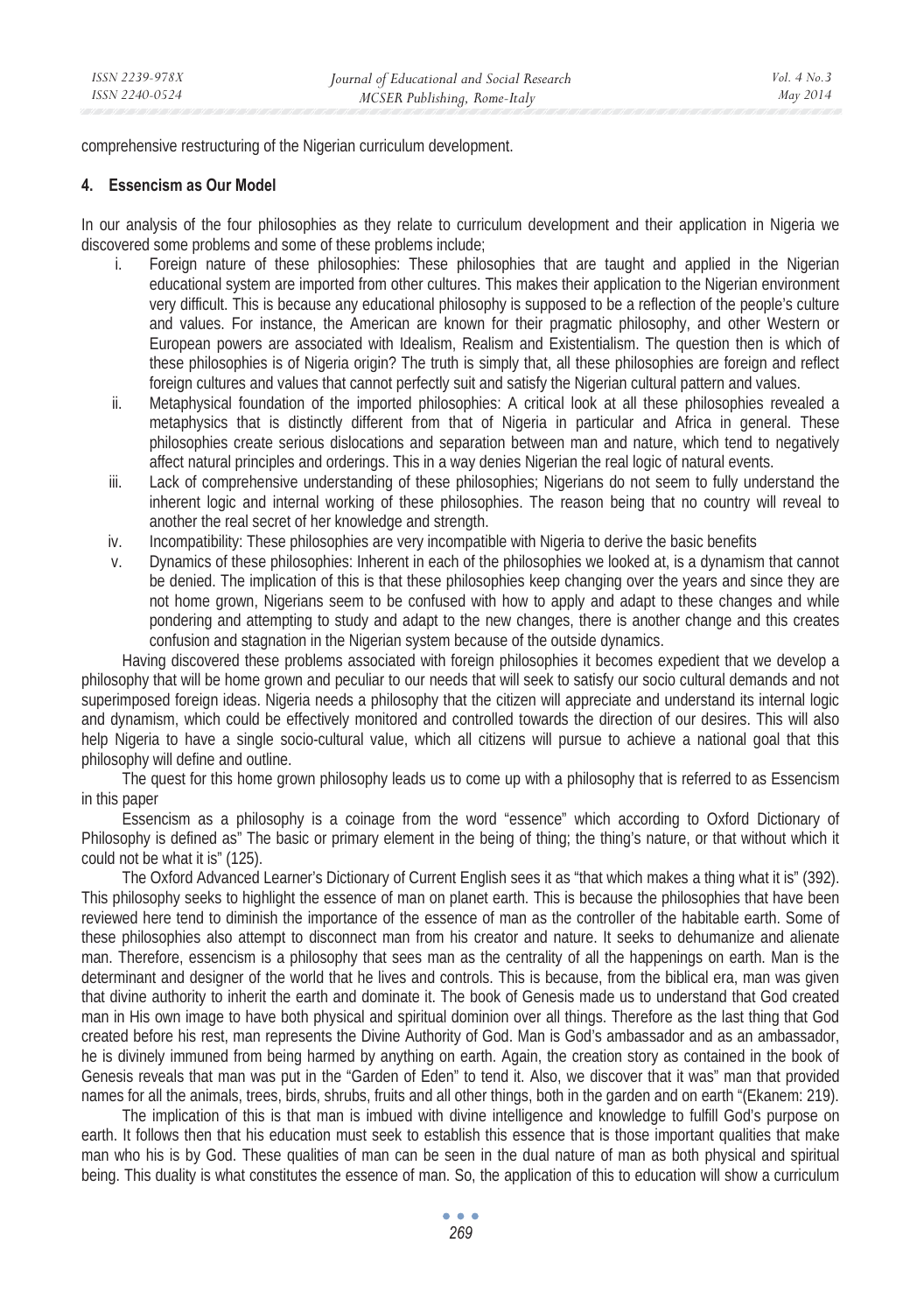| ISSN 2239-978X | Journal of Educational and Social Research | Vol. $4$ No. $3$ |
|----------------|--------------------------------------------|------------------|
| ISSN 2240-0524 | MCSER Publishing, Rome-Italy               | May 2014         |
|                |                                            |                  |

that seek to promote this essence of man, which is his duality. This is anchored on the fact that man was created for the purpose of dominating his environment as established by God. So, man's stay in the Garden of Eden was to provide him with a period of divine education to enable him cope and dominate his environment outside the Garden.

This shows that historically, according to Ekanem (2005),"man's education was divinely designed to reflect his techno-nature. This can be seen in man's divine ability to give names to all things created by God without any duplication" (219)."

From this, it can be argued that education of man is divinely inspired. As a result of this inspirational dimension, education seeks to satisfy the spiritual essence of man, while the applied science, which involves technology, actualized the physical manifestation of man's spiritual development.

What can be gleaned from this is that essencism as a philosophy seeks to establish a spiritual foundation for its education. It is this spiritual development that can lead to inspirational advancement of knowledge which practical applicability will lead effortlessly to technological development. This then satisfies the physical essence of man since it is through technological advancement that man is provided with physical comfort. But for the physical comfort to be attained there must be a corresponding spiritual level of development. Also inclusive in this spiritual aspect of man's essence is the ethical value of what is good and bad. This knowledge which essencism will provide will lay bare to all Nigerian citizens and make it possible as a socio-cultural practice that honesty pays.

The application of this to curriculum development will lay a firm foundation for the spiritual development of the learners and provide an ethical system that will emphasis honestly in the learners (children). This will promote the need for good people based education that can sustain our survival as a nation and naturally cure the nation of the ills usually associated with corruption.

# **5. Conclusion**

From our discourse, it is clear that there is a nexus between philosophy and curriculum. This is because, when you propose the teaching of a particular body of knowledge, course of subject, you must answer the question, what is your philosophy for introducing that content? Where this vital question is not answered, it will be very difficult to convince others to accept your proposal or idea. This therefore makes philosophy the starting point in any curriculum decision making and is the basis for all subsequent decisions as far as curriculum is concerned. Philosophy from this perspective becomes the criteria for the determination of the aims, selection, organization and implemetation of the curriculum in the classroom.

Indeed, philosophy assists us in providing answers to general questions such as; what are school for? What subjects is value? How should students learn the content?

It is clear that philosophy provides education, especially curriculum workers, with frame or frameworks that assist in the organization of schools and classrooms. It provides them with framework for broad issues and task such as determining the goals of education, the content and its organization, the process of teaching and learning, and in general what experiences and activities they wish to stress in schools and classroom curriculum experts have to understand that they are continuously faced with curriculum decisions, and that philosophy is vital and fundamental in determining these decisions. Curriculum needs to conform to the philosophy of the school and community. Teaching, learning and curriculum are all intertwined in school practices and should accordingly reflect a school's and a community's philosophy. This way, philosophy establishes itself as the foundation of curriculum development. When this is carried out with the essencist perspective the dual nature of man will be developed thereby projecting the spiritual and physical dimensions of man to bring about a creative techno-nature that is imbued with cognitive and affective goodness.

# **Reference**

Alistair, R. (2000). *Curriculum: Construction and Critique.* London: Falmer press.

Blackburn, S. (1996) *Oxford Dictionary of Philosophy*. New York: Oxford University Press.

Brandt, R. S. and Tyler, R. W. (1983) "Goals and Objectives" in F. W. English, ed., *Fundamental Curriculum Decisions*. Alexandria, VA: Association for Supervision and Curriculum Development.

Dewey, J. (1916) *Democracy and Education*. New York: Macmillan Pp. 383-384.

Doll, R. C. (1986) *Curriculum Improvement: Decision-making and Process*, 6<sup>th</sup> ed. Boston: Allyn and Bacon p.30

Ekanem, S. A. (2005) "A Philosophy of Education for Technological Development in Nigeria" A Doctoral (Ph.D) Dissertation, University of Calabar, Nigeria.

Ekanem, S. A (2013) "Science and Human Nature: A Complex Dynamics of Reality" Mediterranean Journal of Social Sciences, Vol. 4,